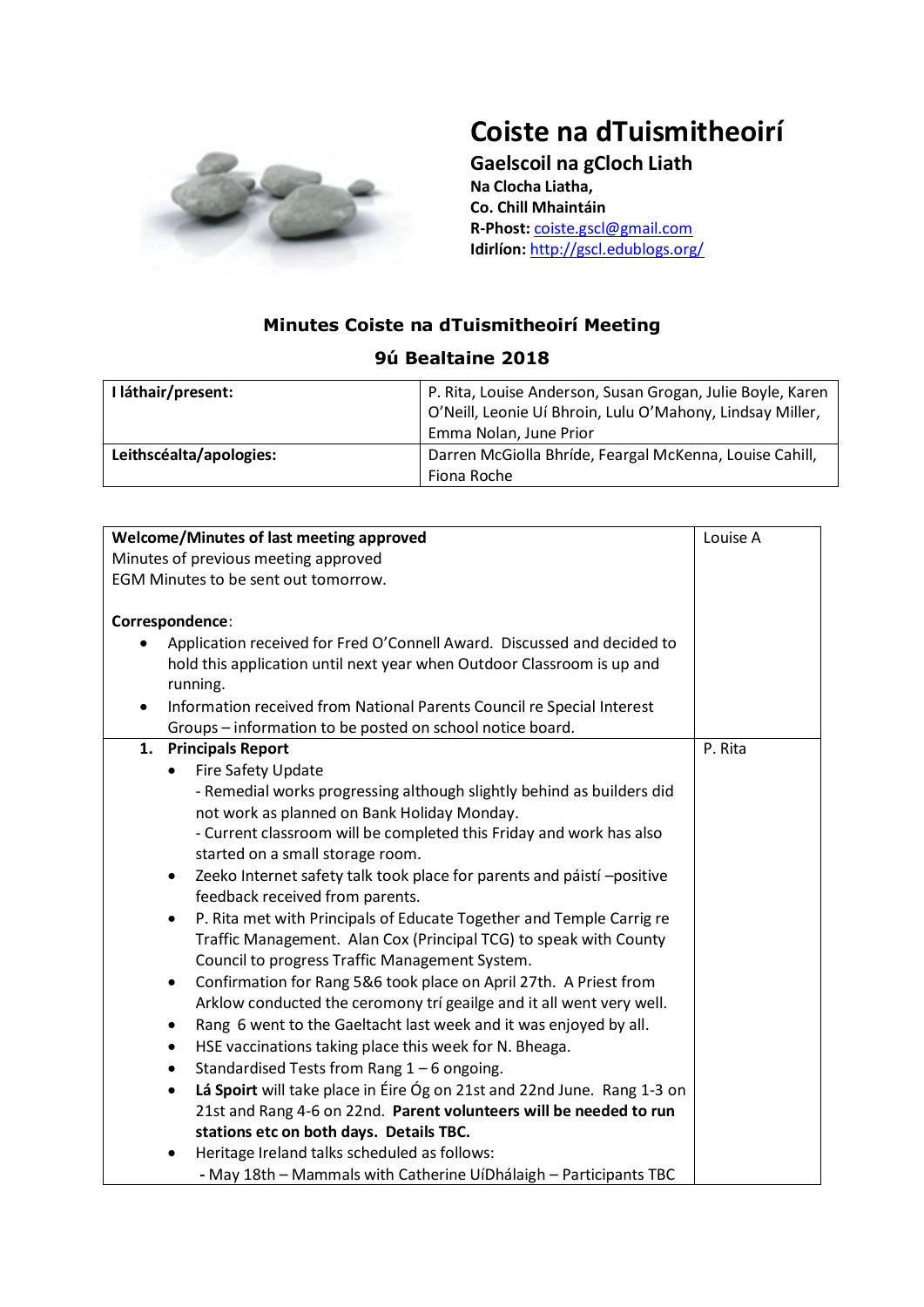| - May 29th - Bee Pollination - Rang 4<br>Incoming N. Bheaga Parent Meeting taking place on May 31st. Páistí<br>٠<br>will visit school June 7th at 12.30. Coiste asked to provide<br>refreshments.<br>Current N. Bheaga classes will merge from 3 to 2 classes for N. Mhóra.<br>$\bullet$<br>Waverly are working on removing mounds of soil from the perimiter<br>٠<br>fence. Páistí will not allowed to use this area until it is made safe.<br>P. Rita will meet with Waverly to discuss plans for boundary wall in<br>$\bullet$<br>two weeks.<br>Charitable Status - P. Rita still working on this.                                                                                                    | Karen<br>(refreshments)  |
|----------------------------------------------------------------------------------------------------------------------------------------------------------------------------------------------------------------------------------------------------------------------------------------------------------------------------------------------------------------------------------------------------------------------------------------------------------------------------------------------------------------------------------------------------------------------------------------------------------------------------------------------------------------------------------------------------------|--------------------------|
| 2. Parents Representative on Board of Management Report<br>Critical Incident Policy being reviewed. Requirement for Coiste<br>$\bullet$<br>representative to be named in this Policy, Feargal proposed. Louise A<br>to confirm with June.<br>Fundraising Goals - Board working to identify these. This is an<br>٠<br>ongoing action.<br>Board reviewed letter to be sent to Board of Education re Fire Safety<br>$\bullet$<br>Works and have requested an amendment. P. Rita to amend and<br>forward to tuismitheoirí with EGM minutes.                                                                                                                                                                  | June Prior               |
| 3. Treasurers Report<br>Louise C is coming to the end of her three year term so will need<br>another Volunteer to take over in September. Louise will prepare<br>notes/handover for next person. Anyone interested in<br>volunteering for the role of Treasurer invited to email<br>coiste.gscl@gmail.com<br>Meeting to be scheduled with Dorothy (Treasurer BB) and Coiste<br>٠<br>to discuss Fundraising Target for 2018/2019<br>Louise A proposed that if any excess above the agreed target is<br>$\bullet$<br>raised for it to be held over in coiste account for next year for<br>Outdoor Classroom / revamp of halla kitchen. To be confirmed<br>with the Board.<br>4. Communication with Parents | Louise A for<br>Louise C |
| No Update                                                                                                                                                                                                                                                                                                                                                                                                                                                                                                                                                                                                                                                                                                |                          |
| 5. Coiste Chairperson Update<br>NPC Training - rescheduled for first Coiste meeting in September.<br>Mental Health Talk provisionally scheduled for June 18th to be<br>$\bullet$<br>rescheduled for next term. Possibility to run this before AGM.                                                                                                                                                                                                                                                                                                                                                                                                                                                       | Louise A                 |
| <b>Sub-Committee Updates</b><br><b>Fundraising</b><br>Planning meeting held to finalise details for Siúlóid Urraithe/Sponsored<br>Walk.<br>- Coiste to provide tea and coffee<br>- Volunteers needed to man registration desk and hand out maps<br>- Ice Cream Van hired to provide ice cream to all participants on return to<br>the school. Tickets will be issued to control and track numbers.                                                                                                                                                                                                                                                                                                       | Susan                    |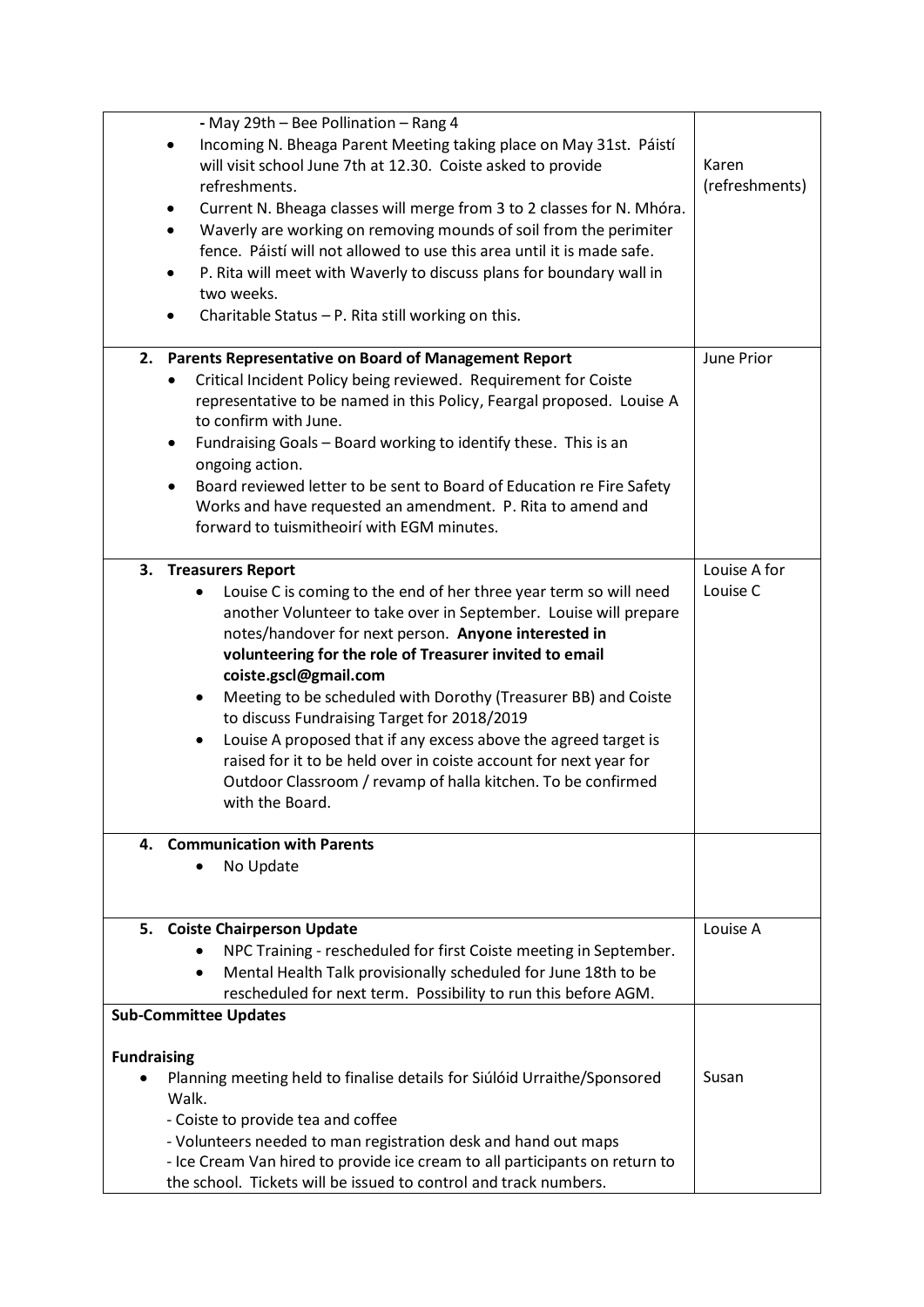| Blue Tokens concluded in Tesco. Amount allocated to us TBC.<br>$\bullet$                                                                                                                                                                                                                                                                                                                                                                           |                       |
|----------------------------------------------------------------------------------------------------------------------------------------------------------------------------------------------------------------------------------------------------------------------------------------------------------------------------------------------------------------------------------------------------------------------------------------------------|-----------------------|
| Tesco Bag Pack - June 15th/16th. Volunteers will be required!<br>٠                                                                                                                                                                                                                                                                                                                                                                                 |                       |
| Next clothes recycling collection - May 22nd<br>٠                                                                                                                                                                                                                                                                                                                                                                                                  |                       |
| Next non-uniform day - June 8th<br>$\bullet$                                                                                                                                                                                                                                                                                                                                                                                                       |                       |
| Louise A to investigate PTA Social package as an option to capture<br>$\bullet$                                                                                                                                                                                                                                                                                                                                                                    |                       |
| volunteers for events.                                                                                                                                                                                                                                                                                                                                                                                                                             |                       |
| <b>Coiste Glas</b>                                                                                                                                                                                                                                                                                                                                                                                                                                 |                       |
| <b>Update on Outdoor Classroom:</b><br>$\bullet$                                                                                                                                                                                                                                                                                                                                                                                                   |                       |
| - Gorse clearing - local company Chop & Top kindly agreed to clear the<br>gorse free of charge. He has done a great job clearing a big opening where<br>the kids will enter the amphitheatre and will come back to clear more<br>when the nesting period is over. He also said he can shred it all for us at a<br>reduced cost and we can then incorporate it into the garden. We are very<br>grateful for this help.                              | Louise A for<br>Fiona |
| - Logs ordered but on hold until we have a better idea of when we're                                                                                                                                                                                                                                                                                                                                                                               |                       |
| ready for them.<br>- Retaining wall - Fiona met with Darren to discuss retaining wall. This will<br>require a foundation - Darren going to price material (concrete, steel,<br>blocks and possibly cedar cladding)<br>- Next steps:                                                                                                                                                                                                                |                       |
| Ask Chop & Top back to shred gorse                                                                                                                                                                                                                                                                                                                                                                                                                 |                       |
| Mark out our amphitheatre area with sticks and twine                                                                                                                                                                                                                                                                                                                                                                                               |                       |
| Arrange digger. Fiona and Karen to speak with their contacts to<br>investigate rental cost, availability of driver etc.                                                                                                                                                                                                                                                                                                                            |                       |
| During discussions with Waverley after their collapsed mound of earth<br>$\bullet$<br>subsided into Gaelscoil and knocked down some trees, Waverly noted that<br>they expect to be displacing more Gaelscoil trees during their works to<br>build their boundary wall. Coiste Glas are opposed any interference with<br>our trees and have provided feedback to P. Rita who will be meeting with<br>Waverly in approx. 2 weeks to discuss further. | Louise A              |
| <b>Sacraments &amp; Refreshments</b>                                                                                                                                                                                                                                                                                                                                                                                                               |                       |
| The Coiste extended a big thank you to Karen who did a fantastic job<br>organising refreshments and albs for the confirmation and communion<br>sacraments. Karen also thanked all of the volunteers who helped with<br>both events.                                                                                                                                                                                                                | Karen                 |
| Our next sacrament will take place on Sunday June 3rd with Communion<br>$\bullet$<br>for Rang M. Kerry. Once again a team of volunteers will be required to<br>help out on the day and to bake and supple refreshments. If you can                                                                                                                                                                                                                 |                       |
| help out please contact Karen on 0863712093                                                                                                                                                                                                                                                                                                                                                                                                        |                       |
| Karen noted that kitchen needs to be decluttered to make it more<br>$\bullet$<br>accessible for these events. She is planning to do this and to investigate                                                                                                                                                                                                                                                                                        |                       |
| better storage options. Costings to be provided to P. Rita<br>Refreshments required on June 7th when incoming N. Bheaga parents and<br>$\bullet$                                                                                                                                                                                                                                                                                                   |                       |
| children visit the school. Karen will co-ordinate.                                                                                                                                                                                                                                                                                                                                                                                                 |                       |
| Parents from Rang 5 will organise refreshments for Rang 6 Graduation on<br>$\bullet$<br>June 26th. Lulu agreed to co-ordinate.                                                                                                                                                                                                                                                                                                                     | Lulu                  |
|                                                                                                                                                                                                                                                                                                                                                                                                                                                    |                       |